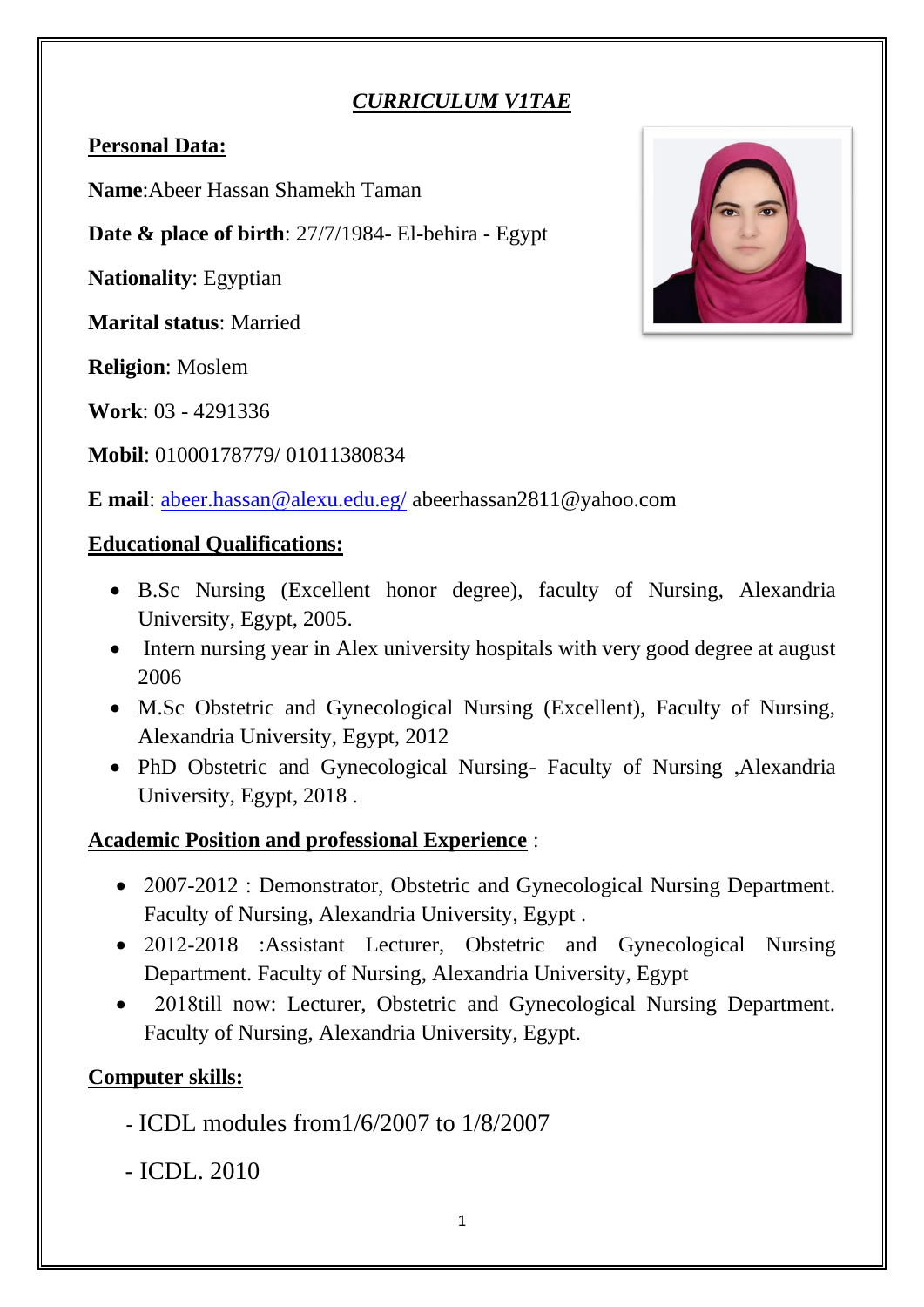#### **Language skills** :

- English Language {7levels, 36hours,}
- A certificate from the Language Studies and Translation Center for FINISHING the TOEFL Preparatory course held in 2012 scoring 559 in the final exam.
- **Professional and scientific activities** :

### **Teaching activities** :

### *On the Undergraduate Level:*

- Clinical teaching of obstetric and gynecological nursing for  $3<sup>rd</sup>$  year students at Faculty of Nursing Alexandria University. (2007 till now)
- Clinical teaching of obstetric and gynecological nursing for  $3<sup>rd</sup>$  year students at Faculty of Nursing Alexandria University, Matrouh Branch 2014.

-Theoretical teaching of the following undergraduate courses :

- $\checkmark$  Obstetric and gynecological nursing for 3<sup>rd</sup> year Faculty of Nursing Alexandria University (2018 till now)
- $\checkmark$  Obstetric and gynecological nursing for  $2<sup>nd</sup>$  year of technical institute of nursing (2018-2019)
- $\checkmark$  Obstetric and gynecologic nursing for condensed course faculty of nursing Alexandria University (2018-2019)
- $\checkmark$  Scientific writing course 2020

## *On the post- graduate Level* **:**

- Clinical teaching of Obstetric and Gynecological nursing for Master students, Faculty of Nursing Alexandria University. (2018 till now)

#### **Curriculum development**

 •Participation with the members of obstetric and gynecologic nursing department in the development and description of third years course for undergraduate Nursing students: -Theoretical book in obstetric and gynecologic nursing  $3<sup>rd</sup>$  ed 2018.

- Procedure Manual for obstetric and Gynecologic nursing 3<sup>rd</sup> ed 2018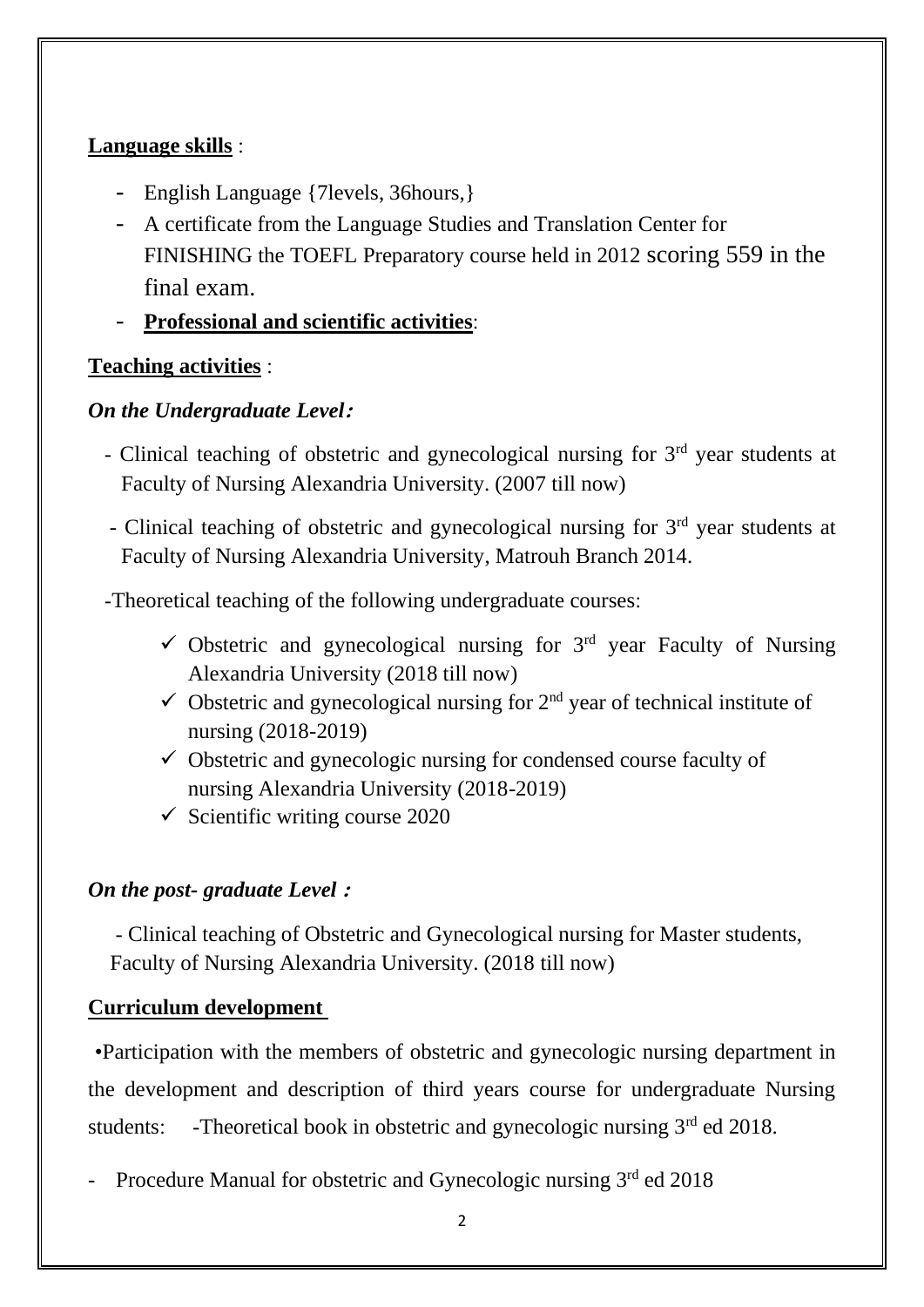## **Conferences :**

- Participation in the  $2<sup>nd</sup>$  annual scientific meeting " Complementary therapy and reproductive heath" October 2010 held at Faculty of Nursing Alexandria University
- 29 June 2011: participated in the 7th Annual scientific Meeting Pediatric Nursing Oncology Conference: Challenges and Care" held at Nursing Faculty, Alexandria University, Egypt.
- 16 December 2012: participated in the  $3<sup>rd</sup>$  Annual scientific Meeting Obstetric and Gynecologic Nursing Conference: Innovation in Obstetric Nursing Practice" held at Nursing Faculty, Alexandria University, Egypt
- Participation in the  $9<sup>th</sup>$  annual scientific meeting "Innovations in pediatric nursing" on 16<sup>th</sup> April 2013 held at Nursing Faculty, Alexandria University, Egypt.
- Participation in the  $7<sup>th</sup>$  annual scientific meeting, Medical Surgical department "Patient's safety" on 30<sup>th</sup> April, 2013. held at Nursing Faculty, Alexandria University, Egypt.
- 16 February 2016: participated in the 4th Annual scientific Meeting Obstetric and Gynecologic Nursing Conference: Women's Health: Advanced Issues & Practices" held at faculty of nursing, Alexandria University, Egypt.
- Participation in the event of international nurse day by obstetric and gynecologic nursing department 0n 16<sup>th</sup> May 2016.
- Participation in the event of international women's day held by obstetric and gynecologic nursing department annually.
- 16 February 2017: participated in the 5th Annual scientific Meeting Obstetric and Gynecologic Nursing Conference: Teaming Up For Woman's Health" held at faculty of nursing, Alexandria University, Egypt.
- 5 March 2018: participated in the  $6<sup>th</sup>$  Annual scientific Meeting Obstetric and Gynecologic Nursing Conference: Women's Health Investment as a key to Global Health & Prosperity" held at faculty of nursing, Alexandria University, Egypt.
- Participation in  $11<sup>th</sup>$  annual conference Neuropsychiatry Department, Alexandria faculty of Medicine on February 27- March 1, 2019. Held at Mediterranean Azur Hotel.
- 7 March 2019: participated in the  $6<sup>th</sup>$  Annual scientific Meeting Obstetric and Gynecologic Nursing Conference: Women's Health within the scope of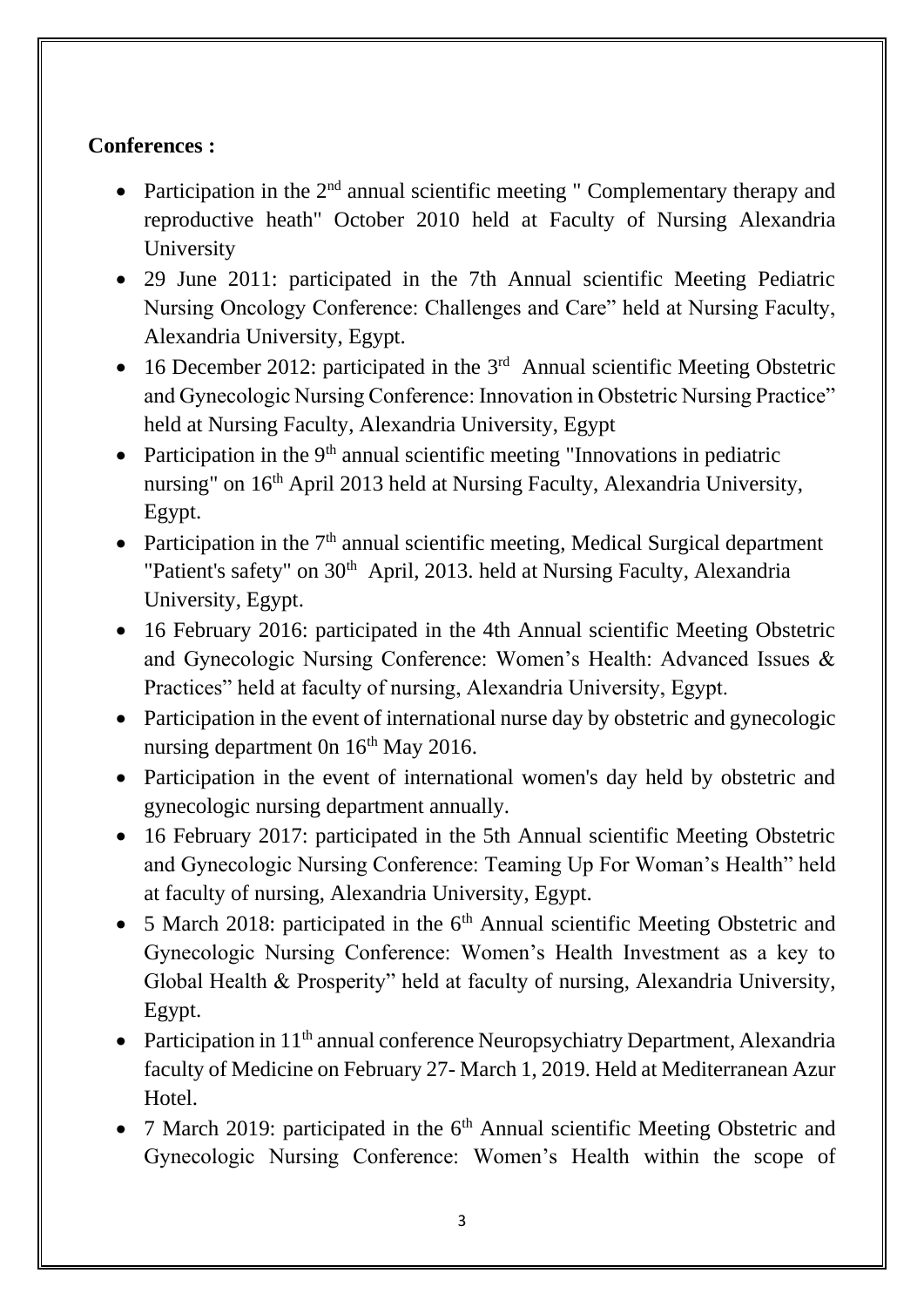sustainable development goals" held at faculty of nursing, Alexandria University, Egypt.

- participation in the  $33<sup>rd</sup>$  annual conference of obstetrics and gynecologic medicine Faculty of Medicine, Alexandria University on 4<sup>th</sup>-5<sup>th</sup> April 2019 held at Helnan Palestine Hotel, Alexandria
- Participation in the  $7<sup>th</sup>$  International annual conference of department of surgery, Faculty of medicine Alexandria University on 11<sup>th</sup> April, 2019 at Hilton Alexandria Green Plaza
- Participation in the  $15<sup>th</sup>$  international scientific nursing conference in collaboration with the international academy for advanced research and studies (IARS). London. Titled ''interdisciplinary health care: closing the gap and enhancing the quality" with **poster titled '' Improving maternal safety and**  outcomes: early obstetric warning system " 5<sup>th</sup> -6<sup>th</sup> august, 2019

## **Workshops :**

- Attending the training workshop {Nurse Educator: Leadership and Presentation skills} on 20-21, June, 2007.
- Attendance of the  $1<sup>st</sup>$  international Alexandria workshop "women and child health: food and environmental pollution" Alexandria July 2009
- 22 April 2010 participated in a workshop named "Infection control measures for health care patients with acute respiratory diseases in pregnant woman – held at faculty of nursing, Alexandria University.
- 28/7/2010 participated in a workshop named "Cooperative Learning" held at faculty of nursing, Alexandria University
- 10/9/2010 participated in a workshop named "Using Scanner In Evaluation of Exams: Orientation to Remark office OMR" held at Obstetric and Gynecologic Nursing Department Training - faculty of nursing, Alexandria University.
- Participation in a dissemination workshop on "Helping baby breathe" organized by obstetric and gynecologic nursing department in collaboration with Smart Project/ MCHIP/USAID on 26<sup>th</sup> of March 2014.
- participation in the training workshop of ''Problem based learning'' August 2015
- participation in the training workshop of "Emergency obstetric: golden hours  $\&$ beyond'' February, 2016
- participation in workshop of "Objective structured clinical examination" (OSCE) May, 2012, March 2017.
- participation in the training workshop of ''course learning outcome mapping''. July, 2017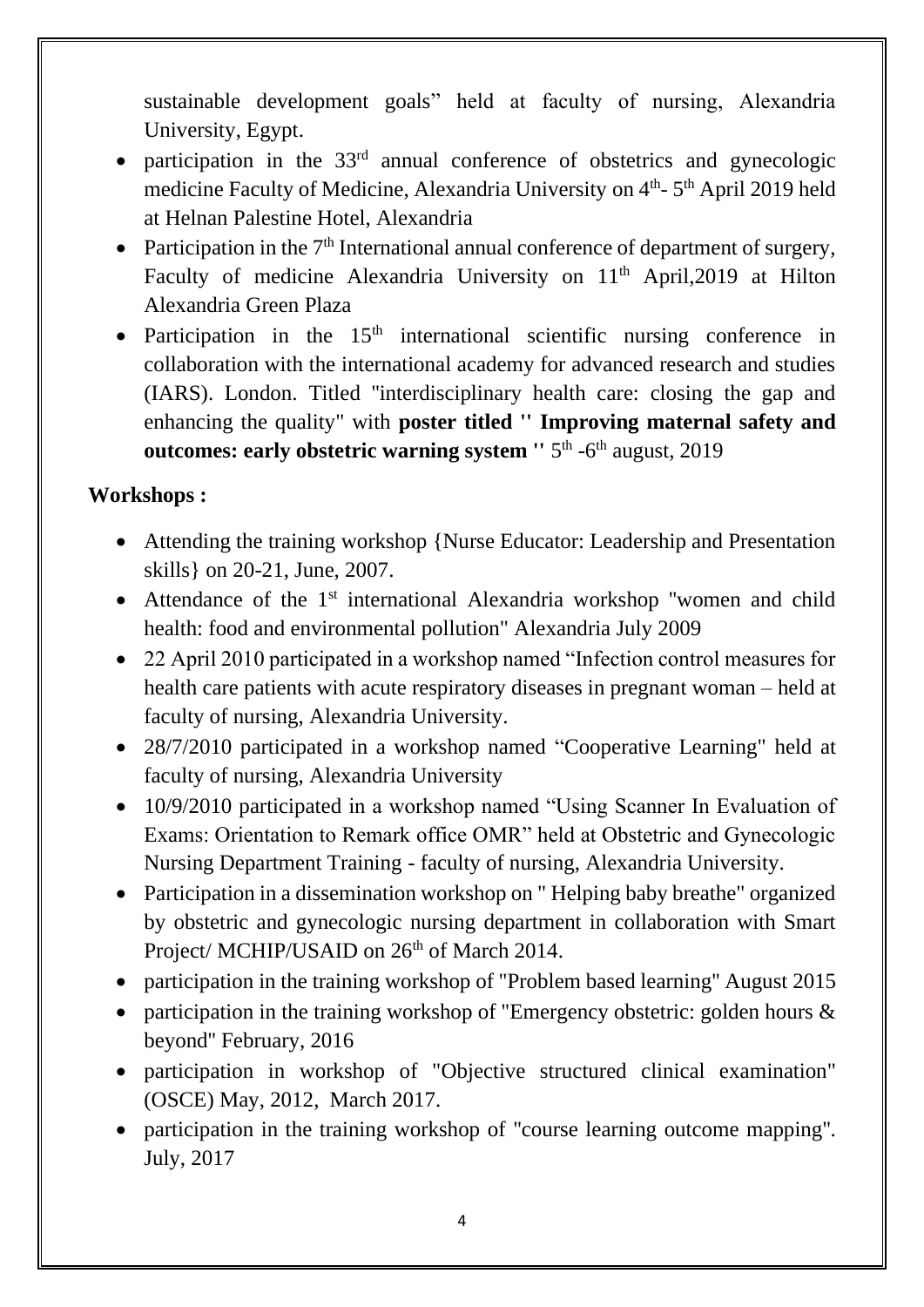- participation in the training workshop of ''competency-based learning''. 13- 14/10/2020
- attendance of workshop about "electronic survey "2019"
- attendance of workshop about "flipped classroom and using second generation internet in education " on 22,24 April, 2019
- Conducting a training workshop titled '' Preeclampsia and Eclampsia'' for Elshatby University Hospital nurses on 20 august, 2019.
- Participation in workshops about Question bank "OSCE" October / 2020

## *Participation in different online workshops during COVID 19 pandemic about:*

- "Infection Prevention and Control (IPC) for Novel Coronavirus (COVID-19)'' WHO April 2020.
- "COVID-19: Operational Planning Guidelines and COVID-19 Partners Platform to support country preparedness and response Novel Coronavirus (COVID-19)" WHO 2020
- "Emerging respiratory viruses, including COVID-19 :methods for detection, prevention, response and control" WHO 2020
- ''COVID-19 in Rural Areas and Small Cities'' Harvard Medical School. 2020
- "Be an online Tutor in 24 hours Course'' Hamden bin Mohamed Smart University. April 2020.
- "Design an online course in 24 hours course" Hamden bin Mohamed Smart University. April 2020.
- " Cardio risk virtual meeting April 2020
- Cardio risk virtual meeting, The essential intervention May2020
- "Psychiatry clinic virtual meeting, Egyptian Psychiatric Association May 2020.
- "How to select the right journal to submit your manuscript", Faculty of Nursing Damanhour University 9/9/2020.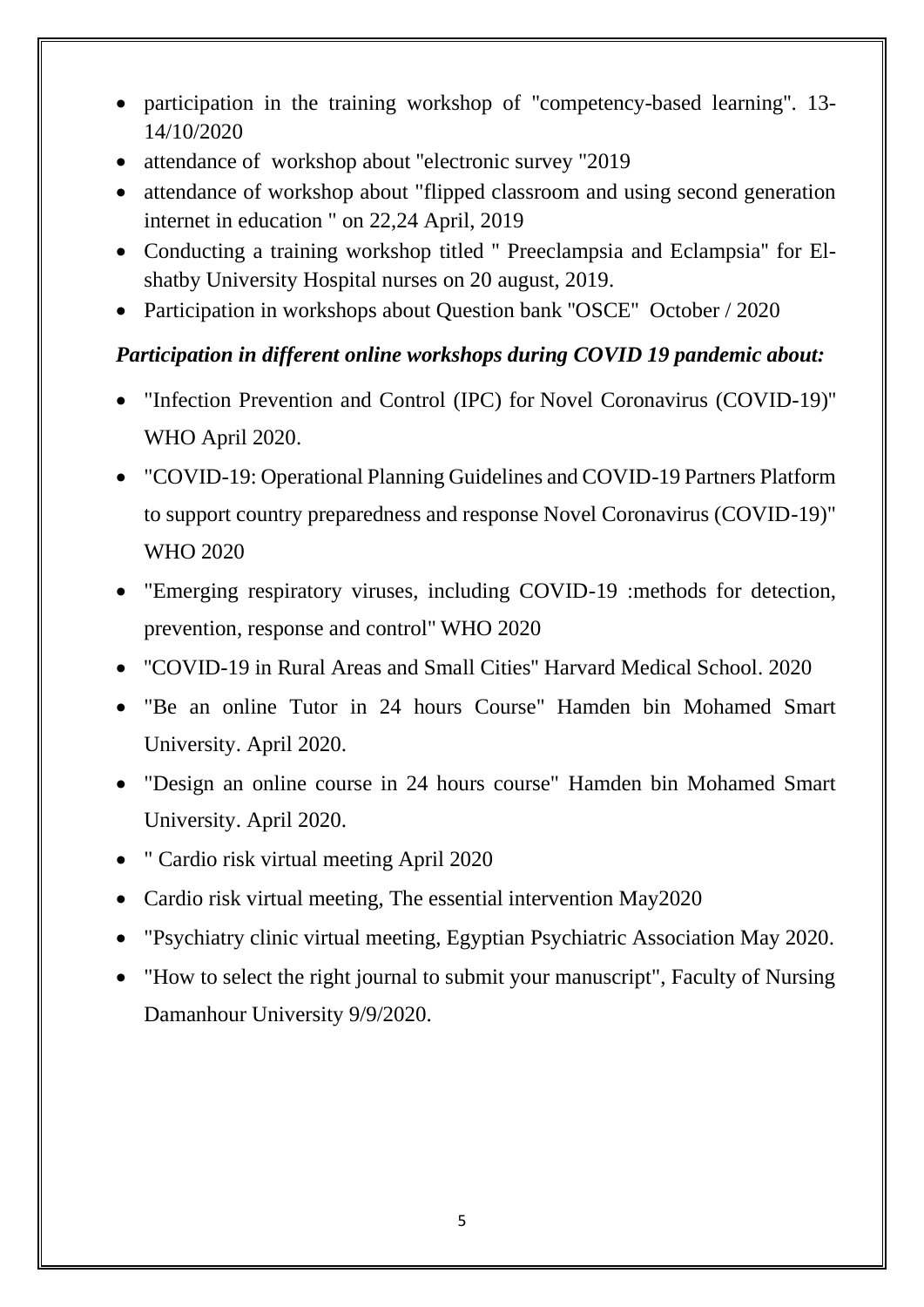## **Training Programs:**

- Participation in online training on ''learning management system'' (LMS) Moodle version (2.8,3.7) by Alexandria team within the activities of the Center of Excellence for water (CoE) June /2020
- Participation in the online training program" staff safety for patient safety", Alexandria Patient Safety Alliance- Health Governance Program. October 2020.
- Completion of the training of "infection control basic proficiency" reviewed and approved by the 4Med plus Medical and Technical Advisory Boards on 4/4/202.
- Completion training on "Evaluation Opportunities to improve health care delivery and outcomes: patient perspectives on clinical empathy, social and cultural bias", Postgraduate institute for Medicine on 30/4/2020.
- Completion of the training programs of Faculty and Leadership Development Center {FLDC}Alexandria University:
	- 1. Communication skill, June 5-7, 2007
	- 2. Effective teaching, June 9-12, 2007
	- 3. Managerial skills, July 14-16, 2007
	- 4. Thinking skills, July 24-26, 2007
	- 5. Credit hours, August 21-23, 2007
	- 6. Research methodology, August 25-27, 2007
	- 7. Competitive research projects 22-33 February 2014
	- 8. Quality standards in teaching 3-4 March 2014
	- 9. Time and meting management 4-5 August 2014
	- 10. Strategic planning 11-12 August 2014
	- 11.Ethical conduct and code of ethics 16-17 August 2014
	- 12. Crises and disaster management 20-21 August 2014.

## **Community services**

- Member of Alexandria free from addiction team.
- Conducting a symposium titled "Menopausal symptoms and how to decrease its severity" for faculty of Nursing employees and staff on 8 September 2019.

# **Other activities**

- Participation in Faculty of Nursing Accreditation and renewal of accreditation.
- Participation in E-learning Project 20215
- Participation in Smart Project/ MCHIP/USAID 2014.
- Participation in Excellence project 2019